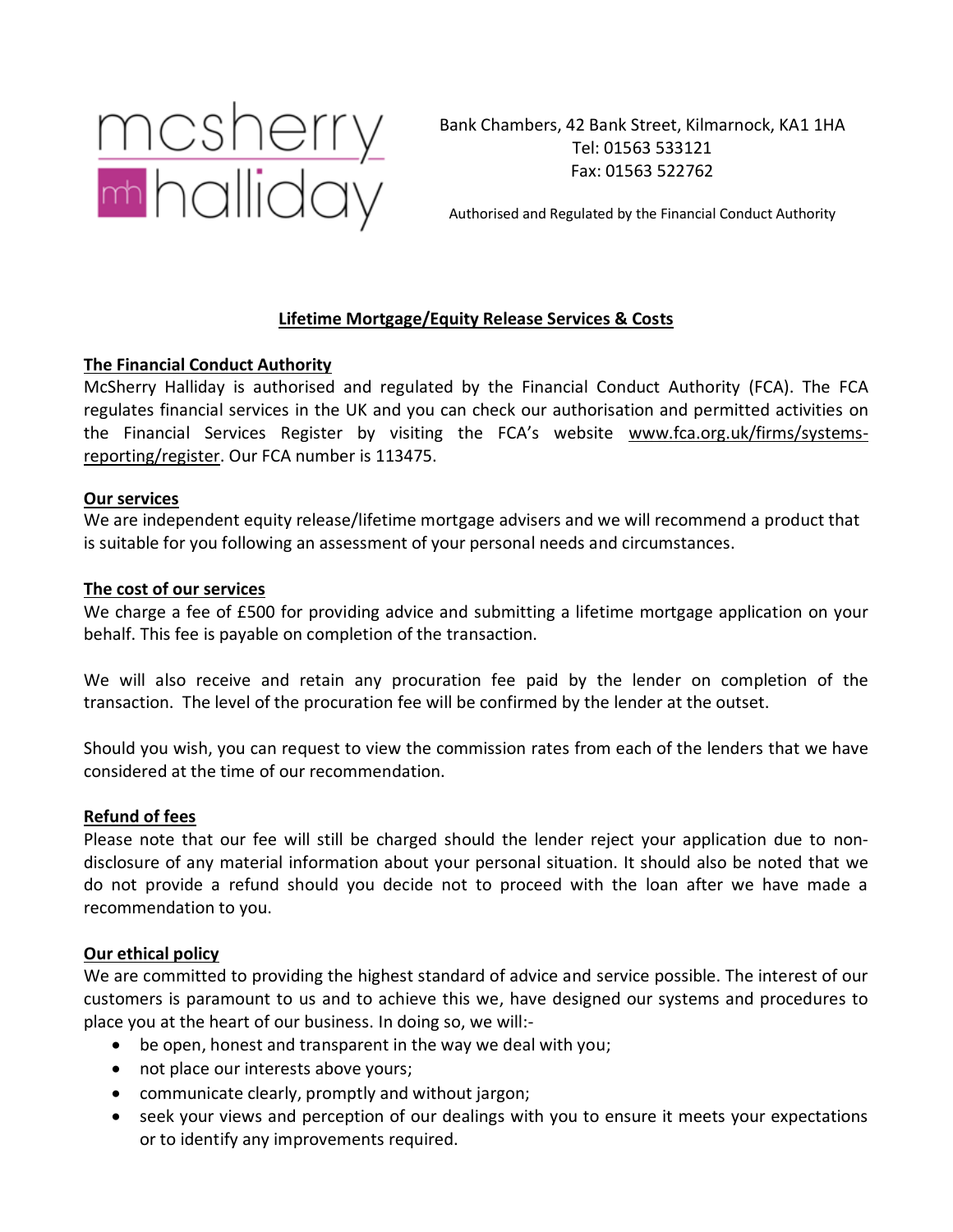### **Instructions**

We prefer our clients to provide us with their instructions in writing to aid clarification and to avoid future misunderstandings. We will, however, accept oral instructions provided that they are confirmed in writing.

#### **Complaints**

If you wish to register a complaint, please write to Mr James B. Morrison, McSherry Halliday, 8 Academy Street, Troon, KA10 6HS or telephone 01292 313737.

A summary of our internal complaints handling procedures for the reasonable and prompt handling of complaints is available on request.

If you cannot settle your complaint with us, you may be entitled to refer it to the Financial Ombudsman Service at [www.financial-ombudsman.org.uk](http://www.financial-ombudsman.org.uk/) or by contacting them on 0800 023 4567.

#### **Financial Services Compensation Scheme**

If you make a complaint and we are unable to meet our liabilities, you may be entitled to compensation from the Financial Services Compensation Scheme. Further information about the limits applicable to the different product types is available from the FSCS at [http://www.fscs.org.uk/what](http://www.fscs.org.uk/what-we-cover/products)[we-cover/products](http://www.fscs.org.uk/what-we-cover/products)

#### **Client verification**

We may be required to verify the identity of our clients, to obtain information as to the purpose and nature of the business which we conduct on their behalf and to ensure that the information we hold is up to date. For this purpose, we may use electronic identity verification systems and we may conduct these checks from time to time throughout our relationship, not only at the outset.

#### **Law**

This agreement is governed and shall be construed in accordance with the Law of Scotland and the parties shall submit to the exclusive jurisdiction of the Scottish Courts.

#### **Force Majeure**

McSherry Halliday shall not be in breach of this agreement and shall not incur any liability to you if there is any failure to perform its duties due to any circumstances reasonably beyond its control.

## **Termination**

The authority to act on your behalf may be terminated at any time without penalty by either party giving seven days notice in writing to that effect to the other, but without prejudice to the completion of transactions already initiated. Any transactions effected before termination and a due proportion of any period charges for services shall be settled to that date.